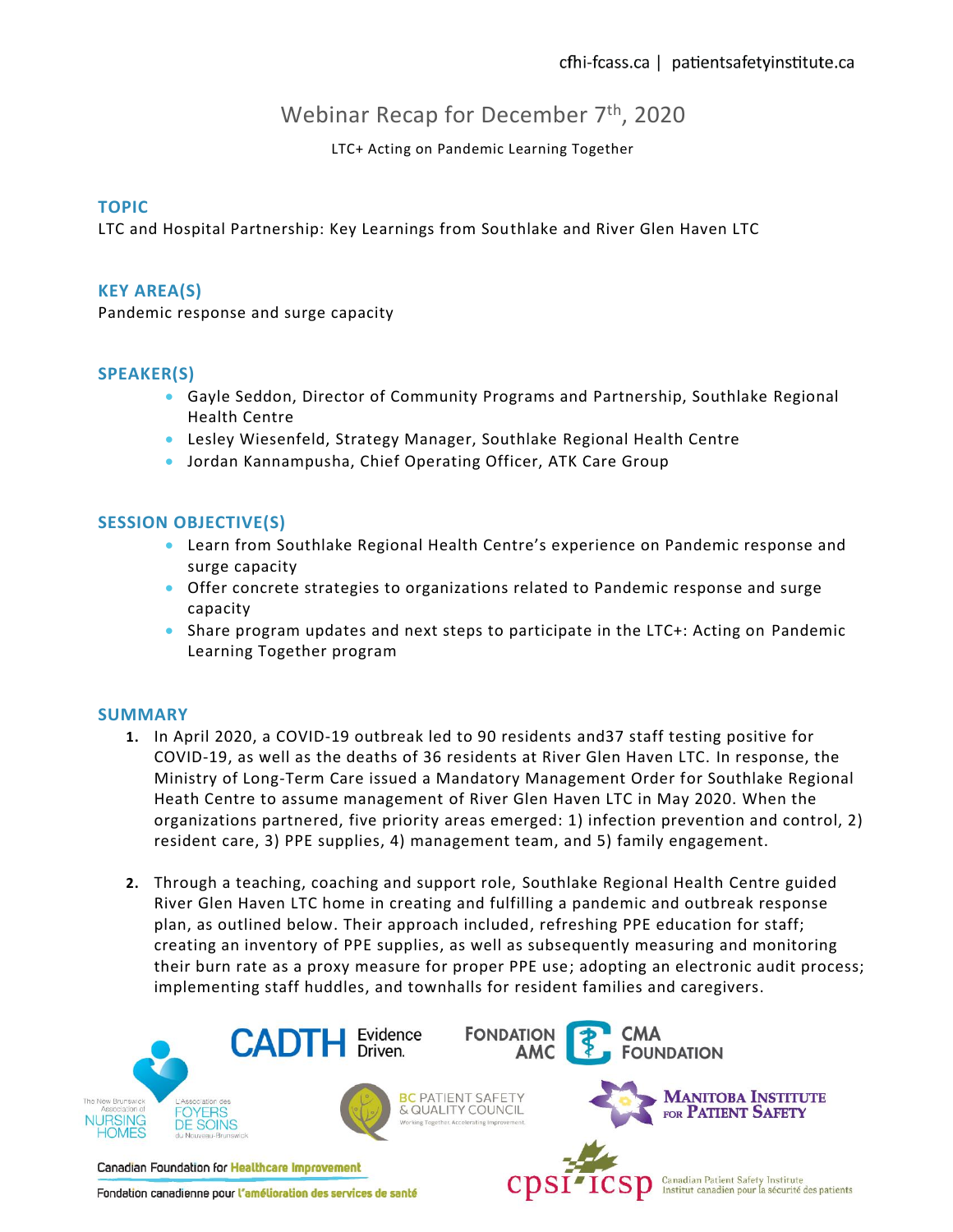- **3.** A few key success factors emerged from the joint outbreak response. The first is the importance of 'building a coalition of the willing', which involved the collaboration of both organizations in operations, daily goal setting, holding regular huddles and celebrating weekly successes. The second involved working with families as essential partners in care, through daily and weekly communications, virtual calls with residents during the outbreak, and eventually, in person visitations after PPE education and monthly testing at a remote assessment clinic.
- **4.** Consistent data collection, measurement and monitoring was an additional success factor in the River Glen Haven LTC outbreak and pandemic response. Throughout their partnership, tools were developed in order to ensure the consistency of the data collected and reported to families, staff, management, as well as the local public health unit and the Ministry of Health and Long Term Care. The first tool developed was a daily outbreak tool (featured on the top right corner of the image below) used to inform both the management team and daily communications with families. After the COVID-19 outbreak, and as part of the partnership's sustainability and transition plan, a weekly reporting tool was developed and led by River Glen Haven LTC home. This tool contained meaningful data and performance targets in order to ensure the LTC home would maintain their gains and their successful practices would remain in place; featured on the bottom right corner of the image below. In addition, activity tracking data was collected for each resident in order to identify and address any important behavioural changes throughout COVID-19.

# What gets measured gets done

#### Context: · Lack of consistent mechanisms to determine a point in time operational status of the home Goal: · Validate all data to ensure accuracy and consistency between RGH Management Team, York Region Public Health and Ministry · Shift focus from data validation to action and follow-up **Examples of Actions Taken:** Produced new daily report for tracking outbreak data produced new operational report for tracking weekly operational data related to ongoing sustainability of newly implemented policies and practices SOUTHLAKE



- **5.** Listed below are the overall lessons learned and key operational responses for pandemic response in LTC, which emerged from River Glen Haven LTC home's experience:
	- Thorough IPAC education and audit plan
	- Quick deep clean and declutter of home
	- Robust and nimble cohorting plan
	- Comprehensive staffing plan
	- Comprehensive PPE acquisition (i.e., management and conservation)